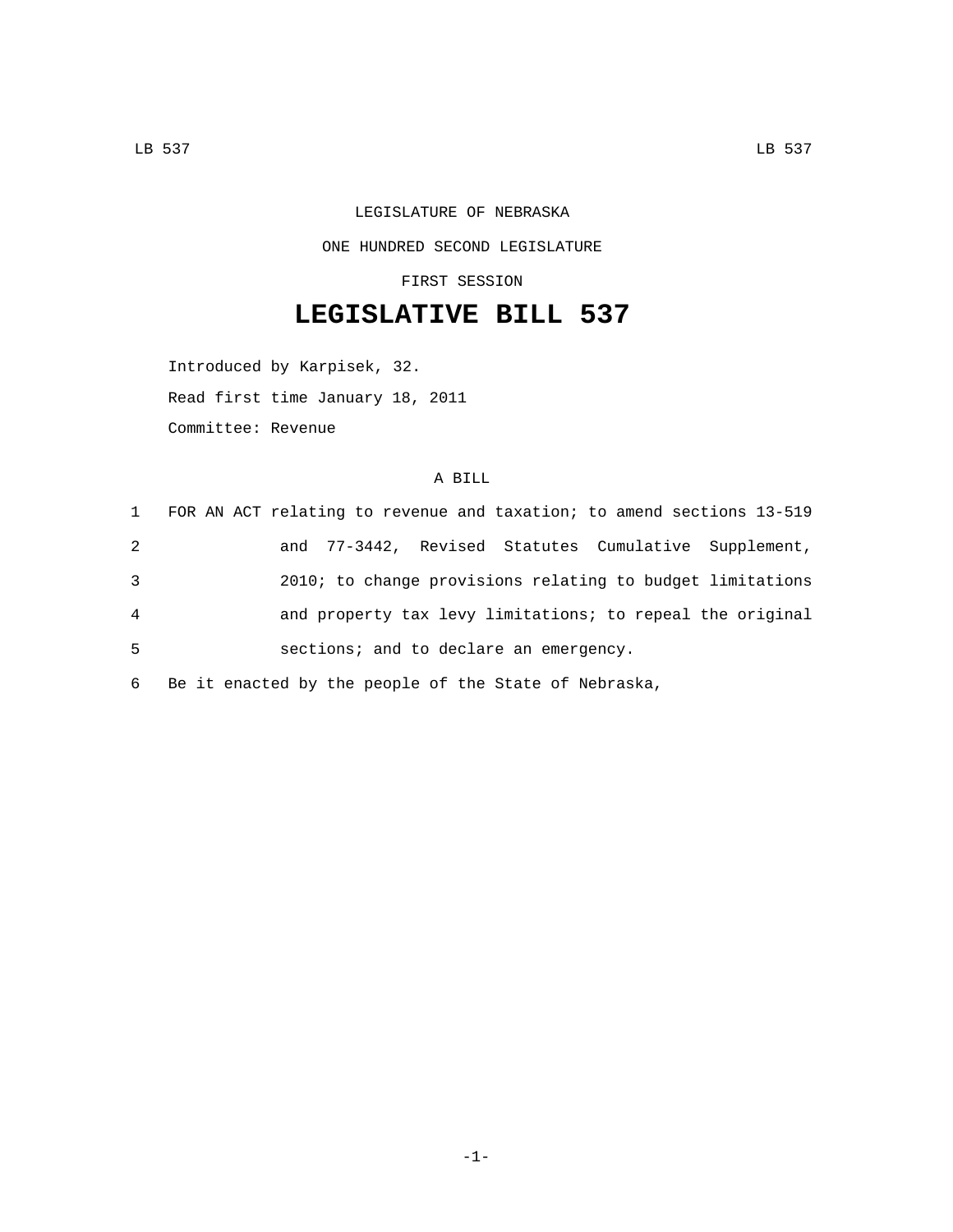Section 1. Section 13-519, Revised Statutes Cumulative 2 Supplement, 2010, is amended to read:

 13-519 (1)(a) Subject to subdivision (1)(b) of this section, for all fiscal years beginning on or after July 1, 1998, no governmental unit shall adopt a budget containing a total of budgeted restricted funds more than the last prior year's total of budgeted 7 restricted funds plus (i) allowable growth, (ii) plus the basic allowable growth percentage of the base limitation established under section 77-3446, and (iii) for fiscal years beginning on or after July 1, 2011, an amount equal to the reduction in state aid as defined in subdivision (7) of section 13-518 from the prior fiscal 12 year. For the second fiscal year in which a county will receive a full year of receipts from the tax imposed in sections 77-27,223 to 77-27,227, the prior year's total of restricted funds shall be the prior year's total of restricted funds plus the total receipts from the tax imposed in sections 77-27,223 to 77-27,227 in the prior year. For fiscal years 2010-11 through 2013-14 in which a county will reassume the assessment function pursuant to section 77-1340 or 77-1340.04, the prior year's total of restricted funds shall be the prior year's total of restricted funds plus the total budgeted for the reassumption of the assessment function. If a governmental unit transfers the financial responsibility of providing a service financed in whole or in part with restricted funds to another governmental unit or the state, the amount of restricted funds associated with providing the service shall be subtracted from the

-2-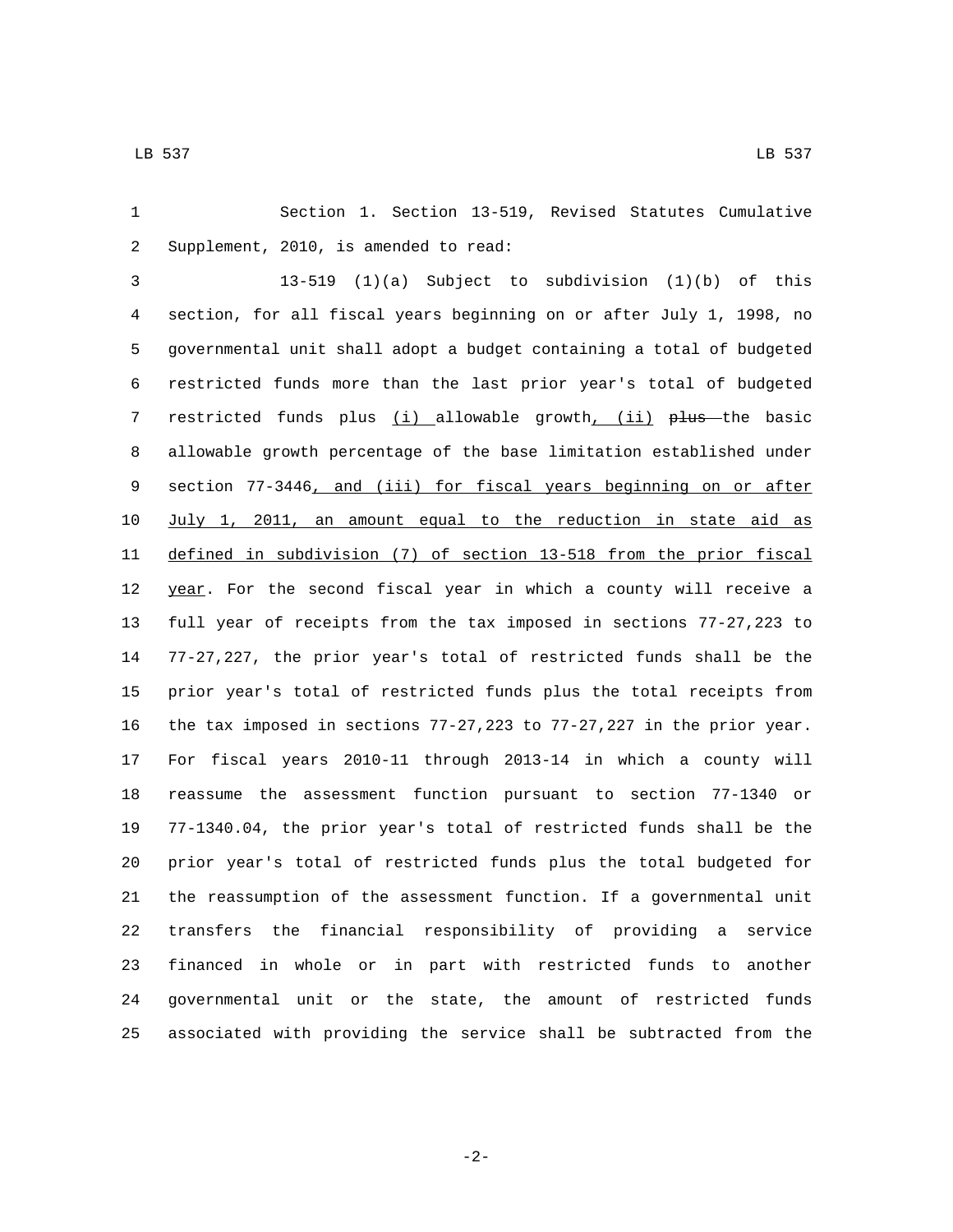7 each governmental unit.

 last prior year's total of budgeted restricted funds for the previous provider and may be added to the last prior year's total of restricted funds for the new provider. For governmental units that have consolidated, the calculations made under this section for consolidating units shall be made based on the combined total of restricted funds, population, or full-time equivalent students of

 (b) For all fiscal years beginning on or after July 1, 2008, educational service units may exceed the limitations of subdivision (1)(a) of this section to the extent that one hundred ten percent of the needs for the educational service unit calculated pursuant to section 79-1241.03 exceeds the budgeted restricted funds allowed pursuant to subdivision (1)(a) of this section.

 (2) A governmental unit may exceed the limit provided in subdivision (1)(a) of this section for a fiscal year by up to an additional one percent upon the affirmative vote of at least seventy-17 five percent of the governing body.

 (3) A governmental unit may exceed the applicable allowable growth percentage otherwise prescribed in this section by an amount approved by a majority of legal voters voting on the issue at a special election called for such purpose upon the recommendation of the governing body or upon the receipt by the county clerk or election commissioner of a petition requesting an election signed by at least five percent of the legal voters of the governmental unit. The recommendation of the governing body or the petition of the legal

-3-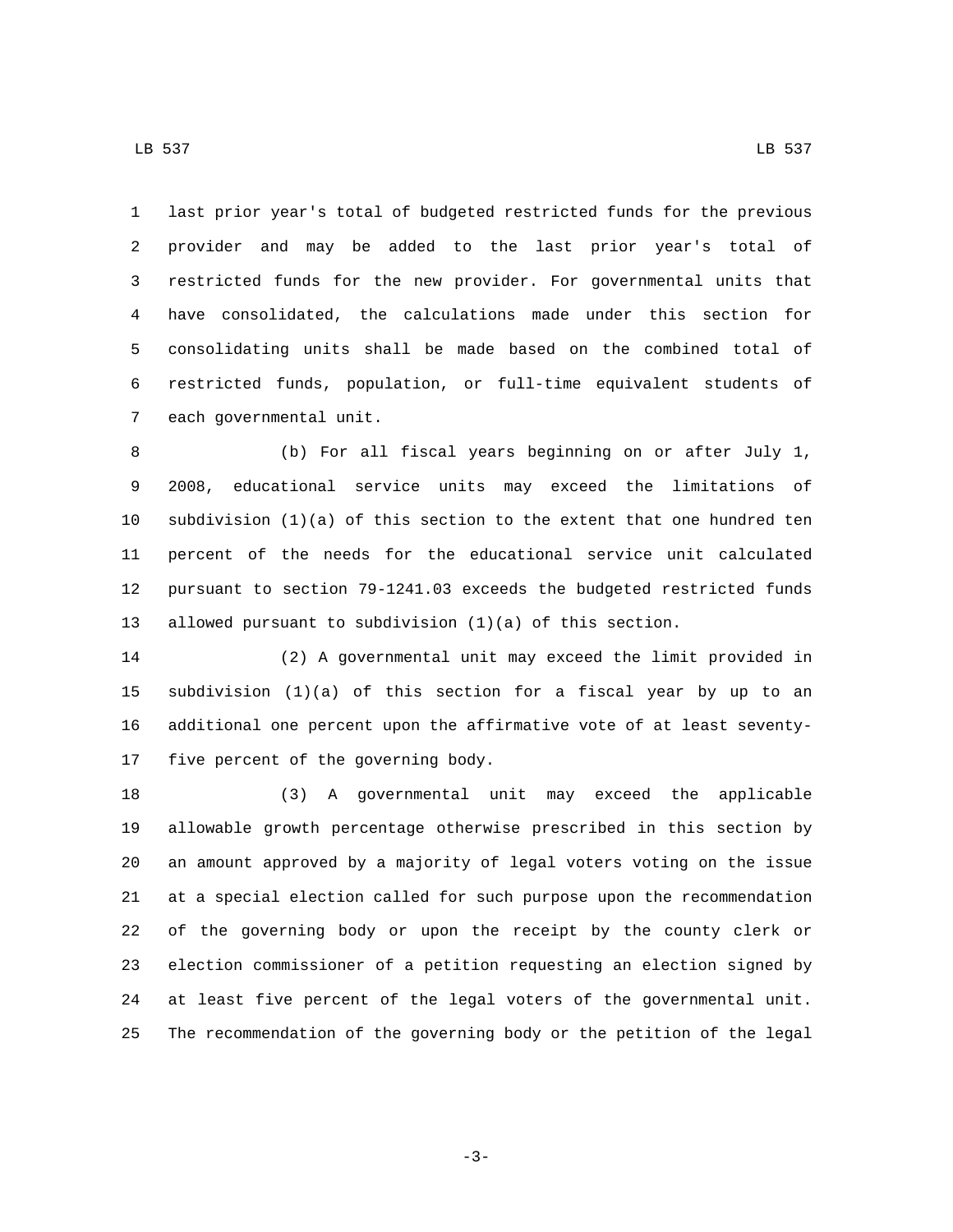LB 537 LB 537

 voters shall include the amount and percentage by which the governing body would increase its budgeted restricted funds for the ensuing year over and above the current year's budgeted restricted funds. The county clerk or election commissioner shall call for a special election on the issue within thirty days after the receipt of such governing body recommendation or legal voter petition. The election shall be held pursuant to the Election Act, and all costs shall be paid by the governing body. The issue may be approved on the same question as a vote to exceed the levy limits provided in section 10 77-3444.

 (4) In lieu of the election procedures in subsection (3) of this section, any governmental unit may exceed the allowable growth percentage otherwise prescribed in this section by an amount approved by a majority of legal voters voting at a meeting of the residents of the governmental unit, called after notice is published in a newspaper of general circulation in the governmental unit at least twenty days prior to the meeting. At least ten percent of the registered voters residing in the governmental unit shall constitute a quorum for purposes of taking action to exceed the allowable growth percentage. If a majority of the registered voters present at the meeting vote in favor of exceeding the allowable growth percentage, a copy of the record of that action shall be forwarded to the Auditor of Public Accounts along with the budget documents. The issue to exceed the allowable growth percentage may be approved at the same meeting as a vote to exceed the limits or final levy allocation

-4-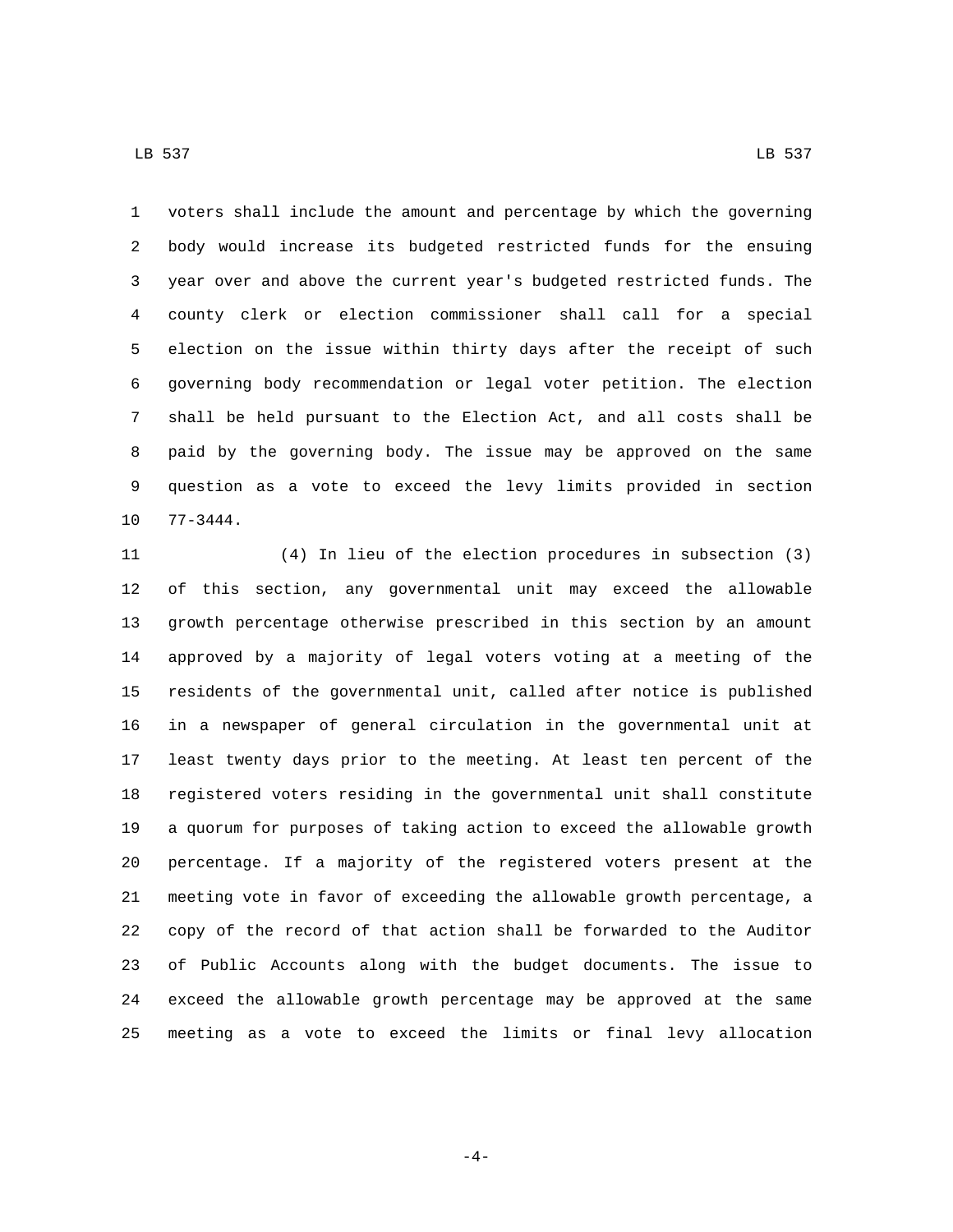1 provided in section 77-3444.

 Sec. 2. Section 77-3442, Revised Statutes Cumulative Supplement, 2010, is amended to read:3

 77-3442 (1) Property tax levies for the support of local governments for fiscal years beginning on or after July 1, 1998, shall be limited to the amounts set forth in this section except as 7 provided in section 77-3444.

 (2)(a) Except as provided in subdivision (2)(e) of this section, school districts and multiple-district school systems, except learning communities and school districts that are members of learning communities, may levy a maximum levy of one dollar and five cents per one hundred dollars of taxable valuation of property 13 subject to the levy.

 (b) For each fiscal year, learning communities may levy a maximum levy for the general fund budgets of member school districts of ninety-five cents per one hundred dollars of taxable valuation of property subject to the levy. The proceeds from the levy pursuant to this subdivision shall be distributed pursuant to section 79-1073.

 (c) Except as provided in subdivision (2)(e) of this section, for each fiscal year, school districts that are members of learning communities may levy for purposes of such districts' general fund budget and special building funds a maximum combined levy of the difference of one dollar and five cents on each one hundred dollars of taxable property subject to the levy minus the learning community 25 levies pursuant to subdivisions  $(2)(b)$  and  $(2)(g)$  of this section for

-5-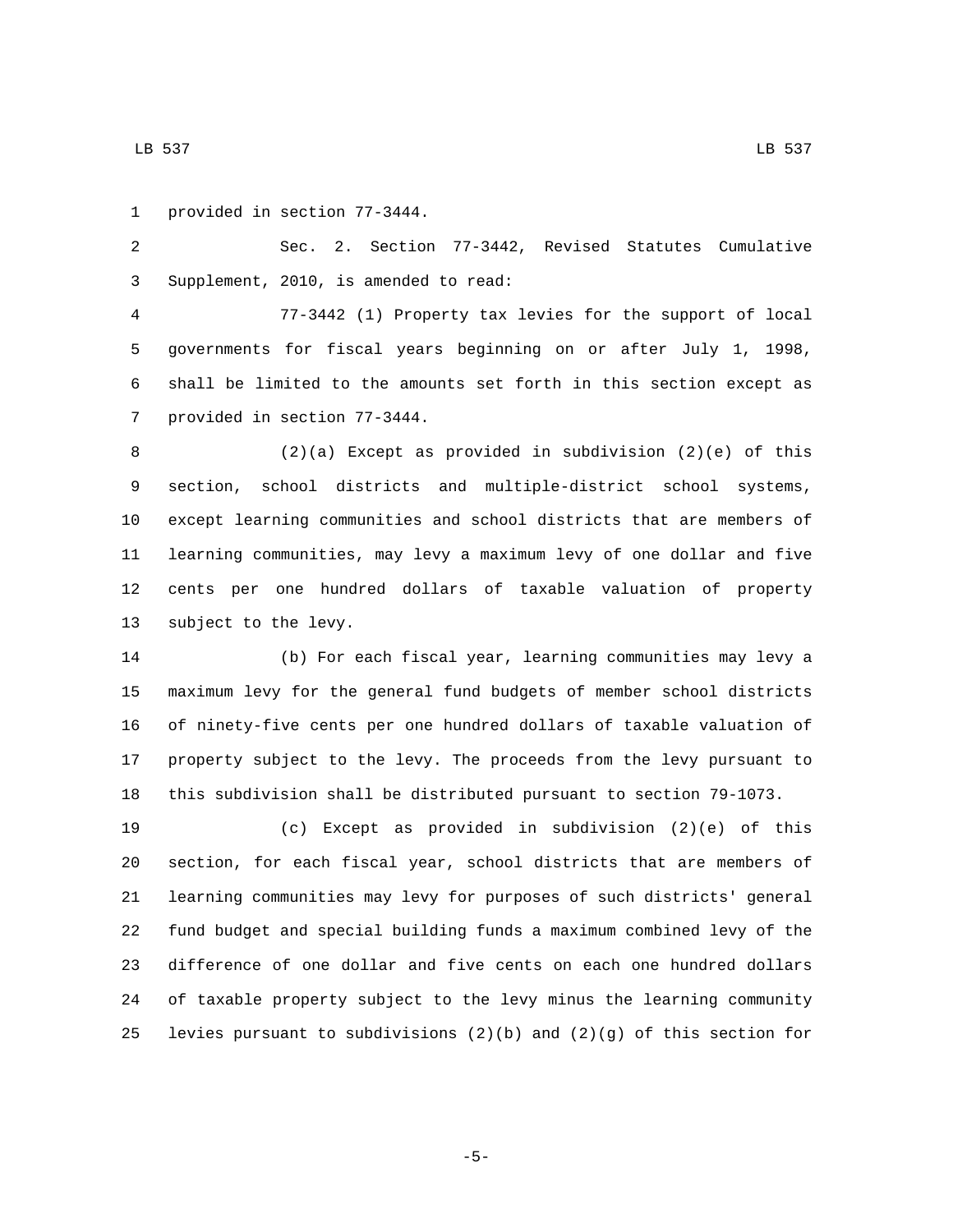1 such learning community.

 (d) Excluded from the limitations in subdivisions (2)(a) and (2)(c) of this section are amounts levied to pay for sums agreed to be paid by a school district to certificated employees in exchange for a voluntary termination of employment and amounts levied to pay for special building funds and sinking funds established for projects commenced prior to April 1, 1996, for construction, expansion, or alteration of school district buildings. For purposes of this subsection, commenced means any action taken by the school board on the record which commits the board to expend district funds in planning, constructing, or carrying out the project.

 (e) Federal aid school districts may exceed the maximum levy prescribed by subdivision (2)(a) or (2)(c) of this section only to the extent necessary to qualify to receive federal aid pursuant to Title VIII of Public Law 103-382, as such title existed on September 1, 2001. For purposes of this subdivision, federal aid school district means any school district which receives ten percent or more of the revenue for its general fund budget from federal government sources pursuant to Title VIII of Public Law 103-382, as such title 20 existed on September 1, 2001.

 (f) For school fiscal year 2002-03 through school fiscal year 2007-08, school districts and multiple-district school systems may, upon a three-fourths majority vote of the school board of the school district, the board of the unified system, or the school board of the high school district of the multiple-district school system

LB 537 LB 537

-6-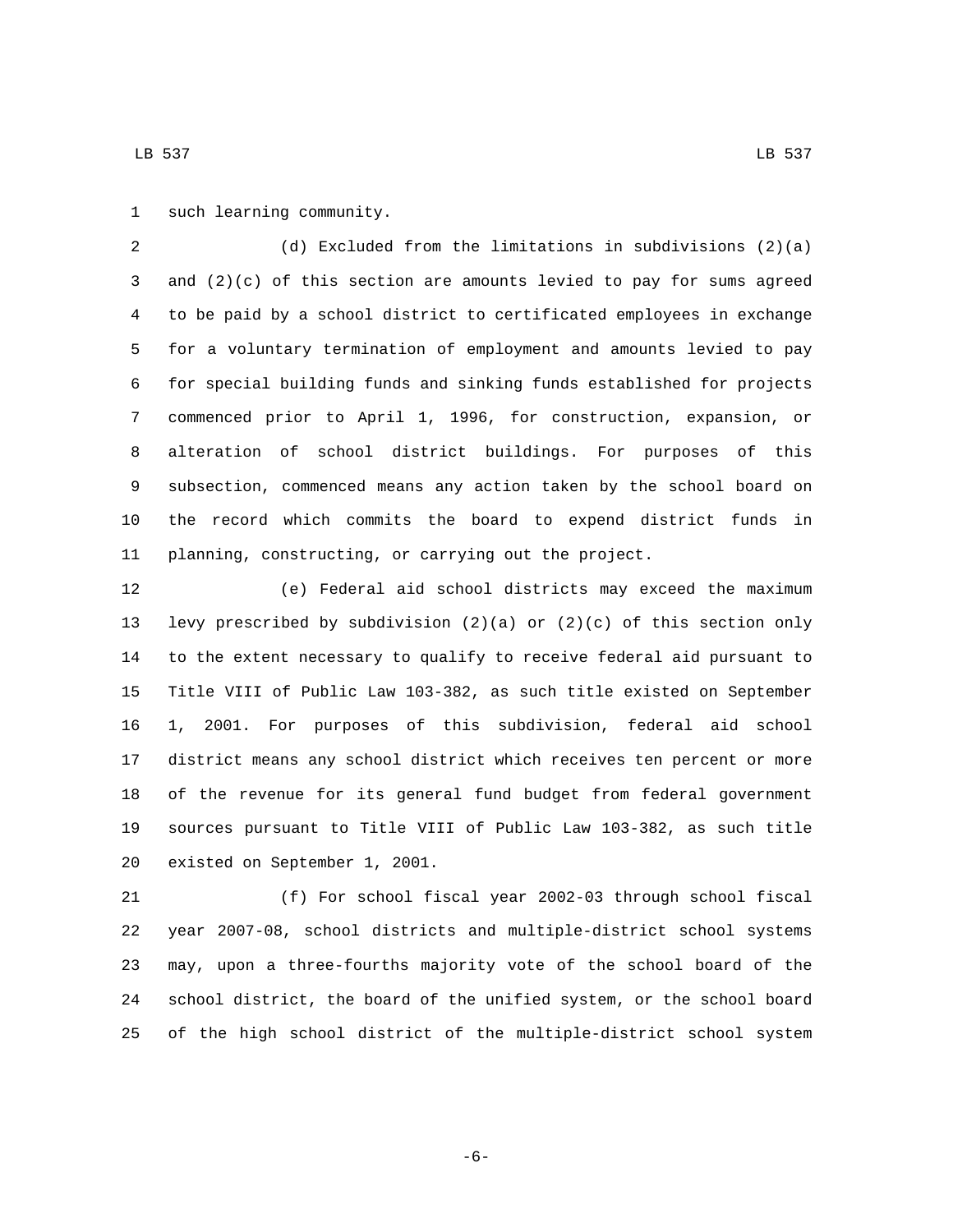that is not a unified system, exceed the maximum levy prescribed by subdivision (2)(a) of this section in an amount equal to the net difference between the amount of state aid that would have been provided under the Tax Equity and Educational Opportunities Support Act without the temporary aid adjustment factor as defined in section 79-1003 for the ensuing school fiscal year for the school district or multiple-district school system and the amount provided with the temporary aid adjustment factor. The State Department of Education shall certify to the school districts and multiple-district school systems the amount by which the maximum levy may be exceeded for the next school fiscal year pursuant to this subdivision (f) of this subsection on or before February 15 for school fiscal years 2004-05 13 through 2007-08.

 (g) For each fiscal year, learning communities may levy a maximum levy of two cents on each one hundred dollars of taxable property subject to the levy for special building funds for member school districts. The proceeds from the levy pursuant to this subdivision shall be distributed pursuant to section 79-1073.01.

 (h) For each fiscal year, learning communities may levy a maximum levy of two cents on each one hundred dollars of taxable property subject to the levy for elementary learning center facility leases, for remodeling of leased elementary learning center facilities, and for up to fifty percent of the estimated cost for focus school or program capital projects approved by the learning community coordinating council pursuant to section 79-2111.

LB 537 LB 537

-7-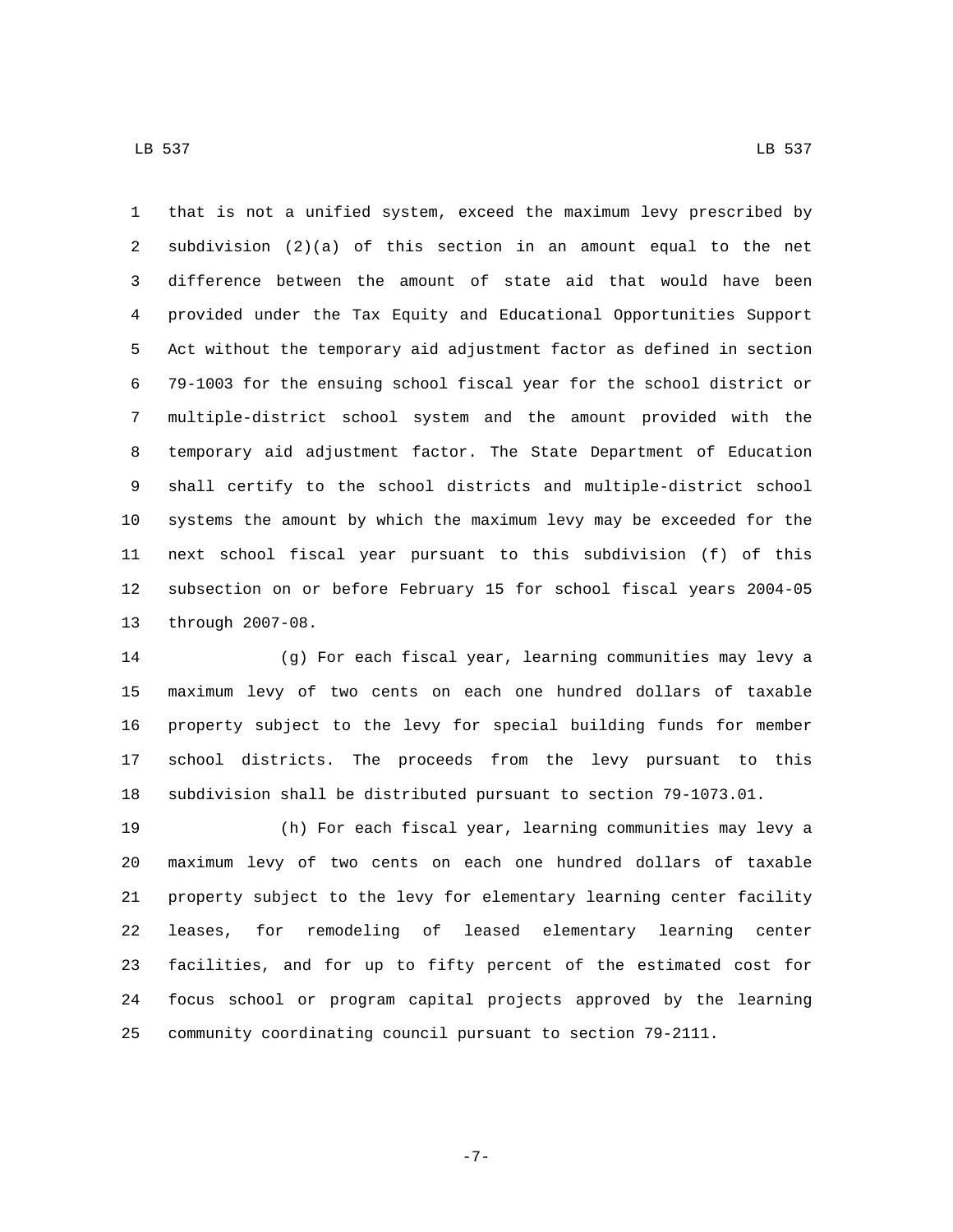(i) For each fiscal year, learning communities may levy a maximum levy of one cent on each one hundred dollars of taxable property subject to the levy for elementary learning center employees, for contracts with other entities or individuals who are not employees of the learning community for elementary learning center programs and services, and for pilot projects, except that no more than ten percent of such levy may be used for elementary 8 learning center employees.

 (3)(a) For fiscal years prior to fiscal year 2010-11, community colleges may levy a maximum levy calculated pursuant to the Community College Foundation and Equalization Aid Act on each one hundred dollars of taxable property subject to the levy.

 (b) For fiscal year 2010-11 and each fiscal year thereafter, in lieu of the calculation of a maximum levy for operating expenditures pursuant to the Community College Foundation and Equalization Aid Act, community colleges may levy a maximum of ten and one-quarter cents per one hundred dollars of taxable valuation of property subject to the levy for operating expenditures and may also levy the additional levies provided in subsection (2) of 20 section 85-1517.

 (4)(a) Natural resources districts may levy a maximum levy of four and one-half cents per one hundred dollars of taxable 23 valuation of property subject to the levy.

 (b) Natural resources districts shall also have the power and authority to levy a tax equal to the dollar amount by which their

-8-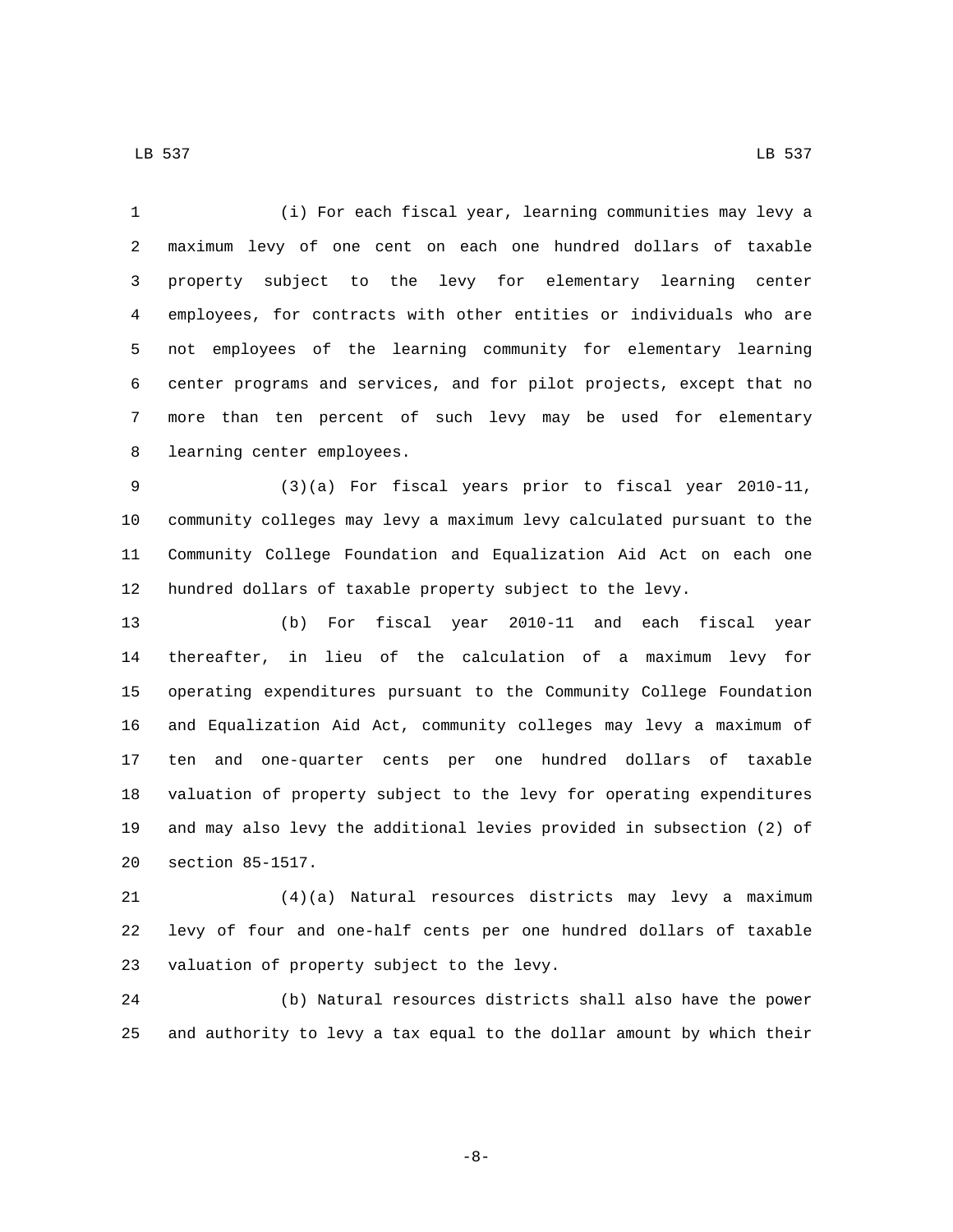restricted funds budgeted to administer and implement ground water management activities and integrated management activities under the Nebraska Ground Water Management and Protection Act exceed their

 restricted funds budgeted to administer and implement ground water management activities and integrated management activities for FY2003-04, not to exceed one cent on each one hundred dollars of taxable valuation annually on all of the taxable property within the 8 district.

 (c) In addition, natural resources districts located in a river basin, subbasin, or reach that has been determined to be fully appropriated pursuant to section 46-714 or designated as overappropriated pursuant to section 46-713 by the Department of Natural Resources shall also have the power and authority to levy a tax equal to the dollar amount by which their restricted funds budgeted to administer and implement ground water management activities and integrated management activities under the Nebraska Ground Water Management and Protection Act exceed their restricted funds budgeted to administer and implement ground water management activities and integrated management activities for FY2005-06, not to exceed three cents on each one hundred dollars of taxable valuation on all of the taxable property within the district for fiscal year 2006-07 and each fiscal year thereafter through fiscal year 2011-12.

 (5) Any educational service unit authorized to levy a property tax pursuant to section 79-1225 may levy a maximum levy of one and one-half cents per one hundred dollars of taxable valuation

LB 537 LB 537

-9-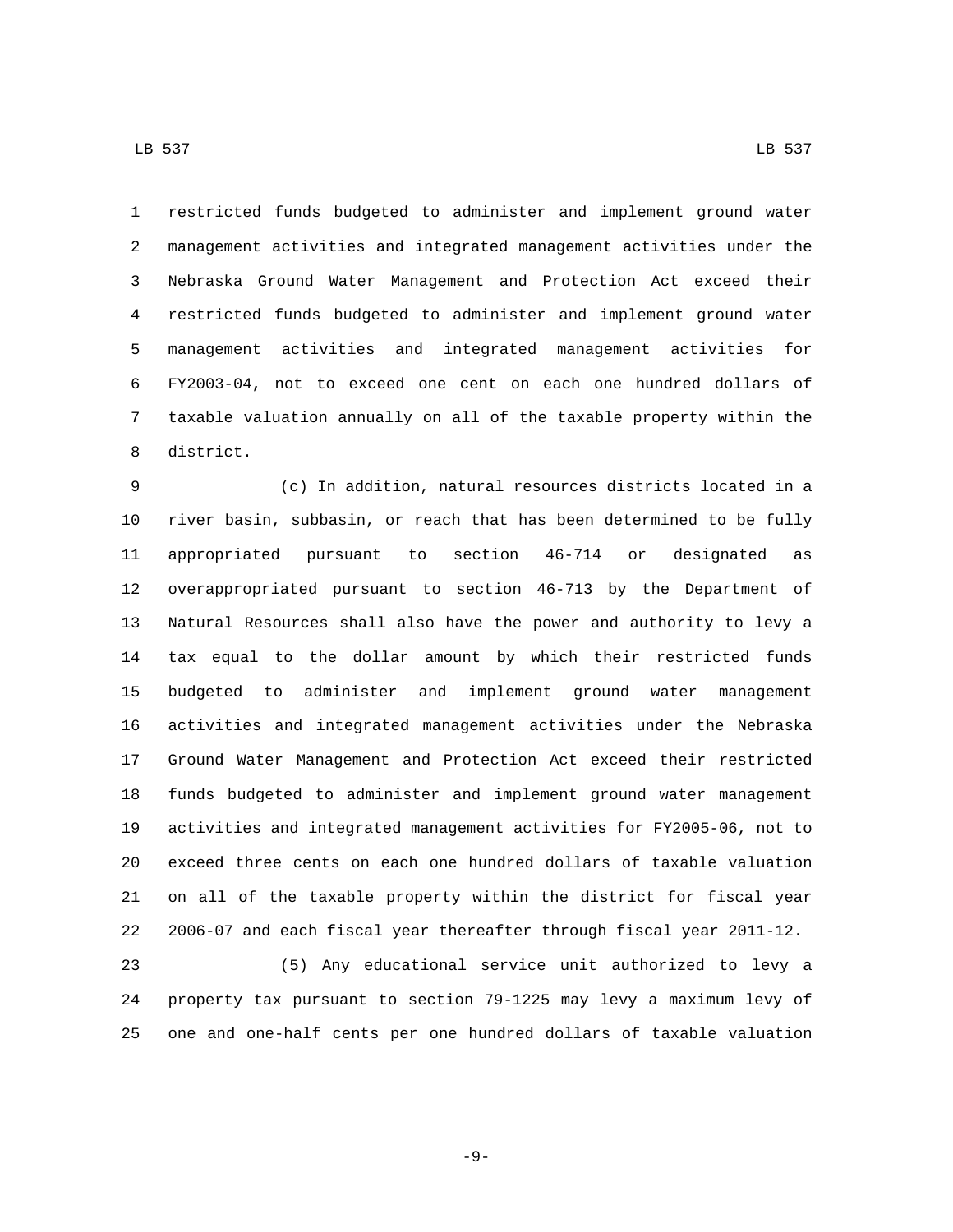1 of property subject to the levy.

 (6)(a) Incorporated cities and villages which are not within the boundaries of a municipal county may levy a maximum levy of forty-five cents per one hundred dollars of taxable valuation of property subject to the levy plus an additional five cents per one hundred dollars of taxable valuation to provide financing for the municipality's share of revenue required under an agreement or agreements executed pursuant to the Interlocal Cooperation Act or the Joint Public Agency Act. The maximum levy shall include amounts levied to pay for sums to support a library pursuant to section 51-201, museum pursuant to section 51-501, visiting community nurse, home health nurse, or home health agency pursuant to section 71-1637, or statue, memorial, or monument pursuant to section 80-202.

 (b) Incorporated cities and villages which are within the boundaries of a municipal county may levy a maximum levy of ninety cents per one hundred dollars of taxable valuation of property subject to the levy. The maximum levy shall include amounts paid to a municipal county for county services, amounts levied to pay for sums to support a library pursuant to section 51-201, a museum pursuant to section 51-501, a visiting community nurse, home health nurse, or home health agency pursuant to section 71-1637, or a statue, 22 memorial, or monument pursuant to section 80-202.

 (7) Sanitary and improvement districts which have been in existence for more than five years may levy a maximum levy of forty cents per one hundred dollars of taxable valuation of property

 $-10-$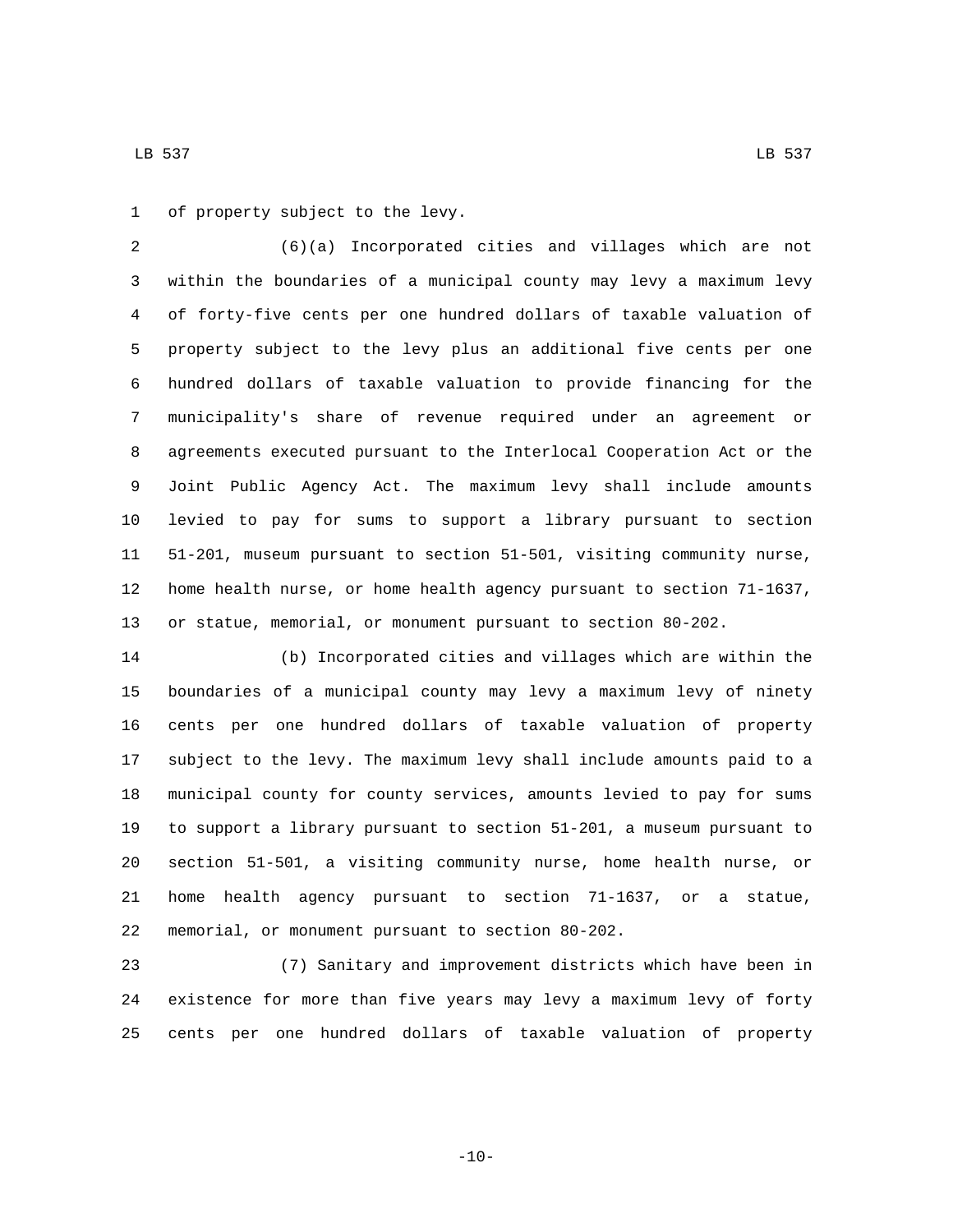LB 537 LB 537

 subject to the levy, and sanitary and improvement districts which have been in existence for five years or less shall not have a maximum levy. Unconsolidated sanitary and improvement districts which have been in existence for more than five years and are located in a municipal county may levy a maximum of eighty-five cents per hundred dollars of taxable valuation of property subject to the levy.

 (8) Counties may levy or authorize a maximum levy of fifty cents per one hundred dollars of taxable valuation of property subject to the levy, except that five cents per one hundred dollars of taxable valuation of property subject to the levy may only be levied to provide financing for the county's share of revenue required under an agreement or agreements executed pursuant to the Interlocal Cooperation Act or the Joint Public Agency Act. The maximum levy shall include amounts levied to pay for sums to support a library pursuant to section 51-201 or museum pursuant to section 51-501. The county may allocate up to fifteen cents of its authority to other political subdivisions subject to allocation of property tax authority under subsection (1) of section 77-3443 and not specifically covered in this section to levy taxes as authorized by law which do not collectively exceed fifteen cents per one hundred dollars of taxable valuation on any parcel or item of taxable property. The county may allocate to one or more other political subdivisions subject to allocation of property tax authority by the county under subsection (1) of section 77-3443 some or all of the county's five cents per one hundred dollars of valuation authorized

-11-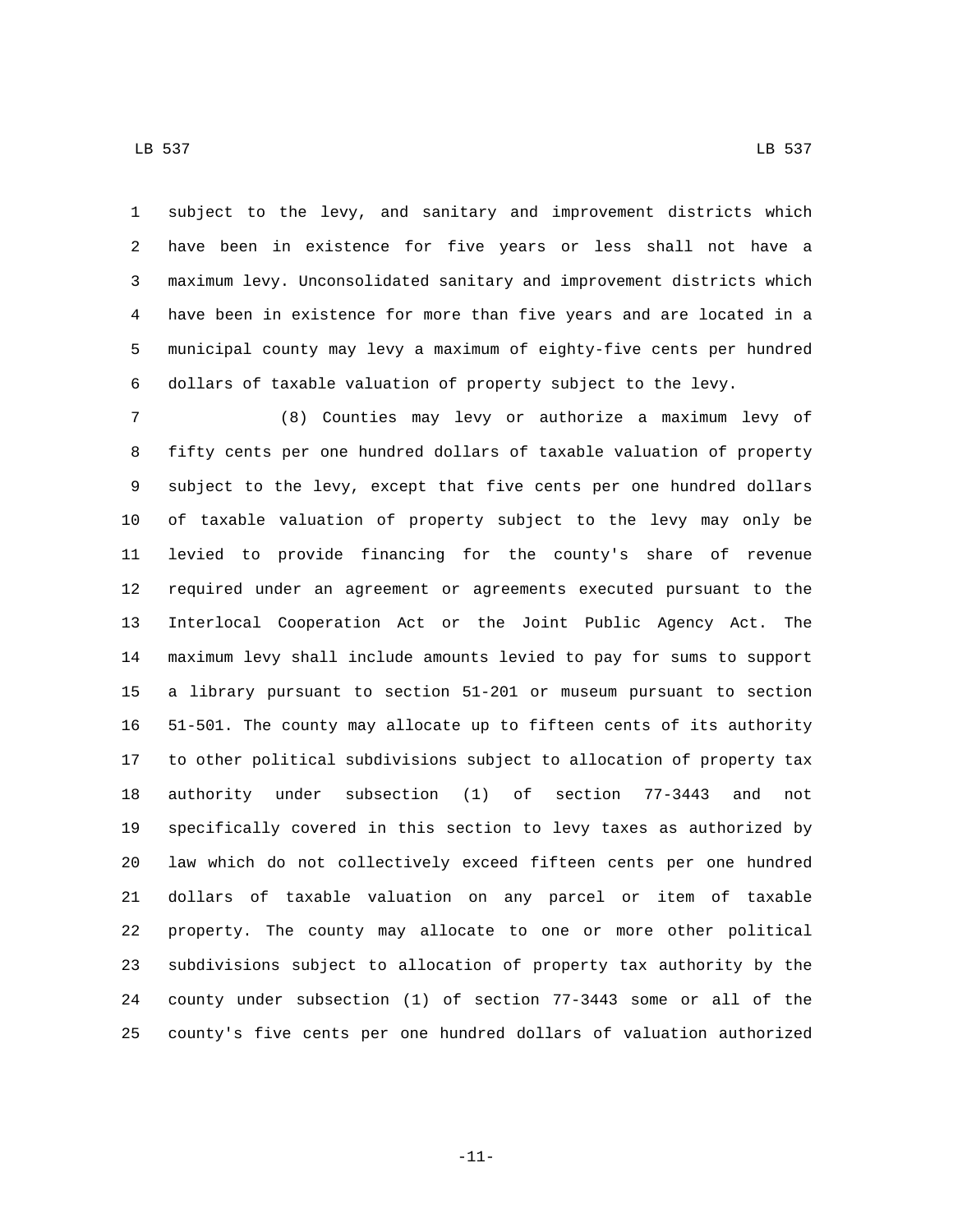LB 537 LB 537

 for support of an agreement or agreements to be levied by the political subdivision for the purpose of supporting that political subdivision's share of revenue required under an agreement or agreements executed pursuant to the Interlocal Cooperation Act or the Joint Public Agency Act. If an allocation by a county would cause another county to exceed its levy authority under this section, the second county may exceed the levy authority in order to levy the amount allocated. Property tax levies for costs of reassumption of the assessment function pursuant to section 77-1340 or 77-1340.04 are not included in the levy limits established in this subsection for 11 fiscal years 2010-11 through 2013-14.

 (9) Municipal counties may levy or authorize a maximum levy of one dollar per one hundred dollars of taxable valuation of property subject to the levy. The municipal county may allocate levy authority to any political subdivision or entity subject to 16 allocation under section 77-3443.

17 (10) Property tax levies (a) for judgments, except judgments or orders from the Commission of Industrial Relations, obtained against a political subdivision which require or obligate a political subdivision to pay such judgment, to the extent such judgment is not paid by liability insurance coverage of a political subdivision, (b) for preexisting lease-purchase contracts approved 23 prior to July 1, 1998, (c) for bonded indebtedness approved according to law and secured by a levy on property except as provided in section 44-4317 for bonded indebtedness issued by educational service

-12-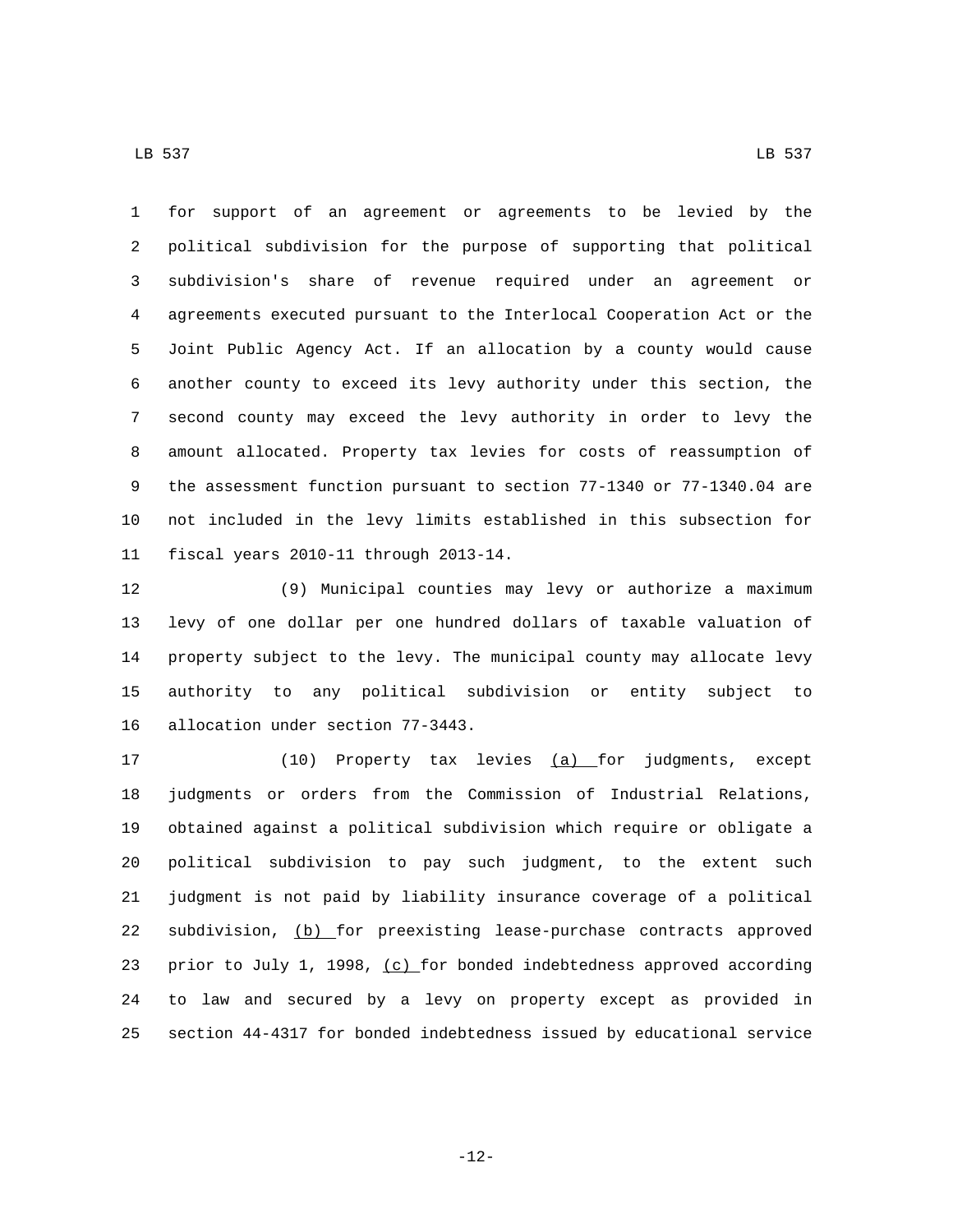1 units and school districts,  $and - (d)$  for payments by a public airport to retire interest-free loans from the Department of Aeronautics in lieu of bonded indebtedness at a lower cost to the public airport, and (e) for fiscal years beginning on or after July 1, 2011, for replacing revenue lost due to reductions in state aid as defined in subdivision (7) of section 13-518 from the prior fiscal year are not included in the levy limits established by this section.

 (11) The limitations on tax levies provided in this section are to include all other general or special levies provided by law. Notwithstanding other provisions of law, the only exceptions to the limits in this section are those provided by or authorized by 12 sections 77-3442 to 77-3444.

 (12) Tax levies in excess of the limitations in this section shall be considered unauthorized levies under section 77-1606 15 unless approved under section 77-3444.

 (13) For purposes of sections 77-3442 to 77-3444, political subdivision means a political subdivision of this state and 18 a county agricultural society.

 (14) For school districts that file a binding resolution on or before May 9, 2008, with the county assessors, county clerks, and county treasurers for all counties in which the school district has territory pursuant to subsection (7) of section 79-458, if the combined levies, except levies for bonded indebtedness approved by the voters of the school district and levies for the refinancing of such bonded indebtedness, are in excess of the greater of (a) one

-13-